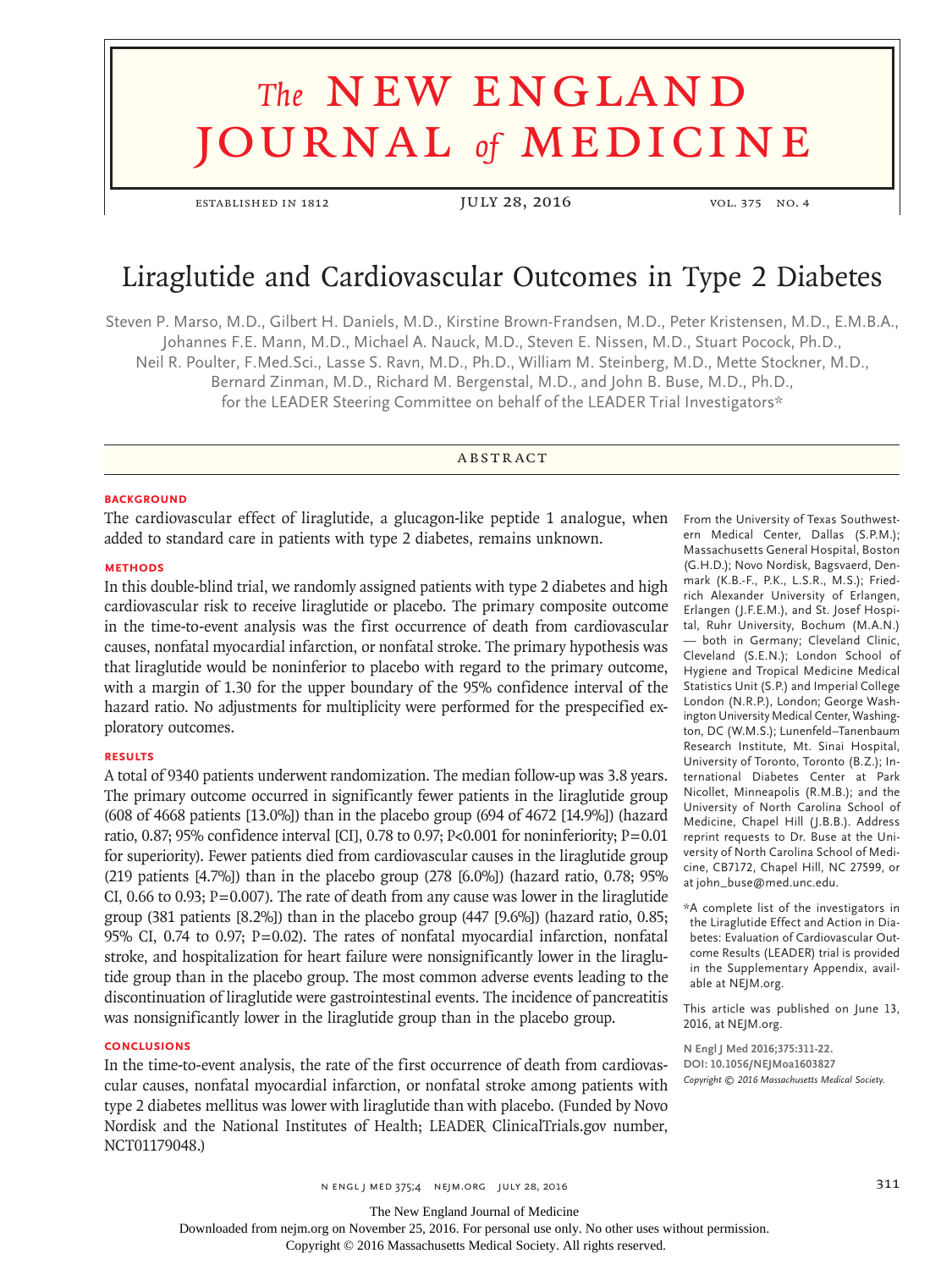THE 2 DIABETES IS A COMPLEX METABOLIC<br>disorder that is characterized by hypergly-<br>cemia and associated with a high risk of<br>cardiovascular, microvascular, and other complidisorder that is characterized by hyperglycemia and associated with a high risk of cardiovascular, microvascular, and other complications.1,2 Although glycemic control is associated with reductions in the risk of microvascular complications, the macrovascular benefits of glycemic control are less certain. Furthermore, concern has been raised about the cardiovascular safety of antihyperglycemic therapies.<sup>3</sup> Consequently, regulatory authorities have mandated cardiovascular safety assessments of new diabetes treatments.4,5

*A Quick Take is available at NEJM.org*

О.

Liraglutide, an analogue of human glucagonlike peptide  $1$  (GLP-1), $^6$  has been approved for the treatment of type 2 diabetes. Its efficacy in lowering glucose levels has been established, and it has been associated with slight reductions in weight and blood pressure.<sup>6-8</sup> It has been associated with an increase in pulse rate.<sup>7,8</sup> To assess the long-term effects of liraglutide on cardiovascular outcomes and other clinically important events, the Liraglutide Effect and Action in Diabetes: Evaluation of Cardiovascular Outcome Results (LEADER) trial was initiated in 2010.<sup>9</sup>

#### Methods

#### **Trial Design and Oversight**

We performed this multicenter, double-blind, placebo-controlled trial at 410 sites in 32 countries. Detailed methods of the trial have been published previously,<sup>9</sup> and the trial protocol is available with the full text of this article at NEJM.org. The trial protocol was reviewed and approved by the institutional review board or ethics committee at each participating center. All the patients provided written informed consent before participation. Patients with type 2 diabetes who were at high risk for cardiovascular disease were randomly assigned, in a 1:1 ratio, to receive liraglutide or placebo. The minimum planned follow-up was 42 months, with a maximum of 60 months of receiving the assigned regimen and an additional 30 days of follow-up afterward.

The trial was overseen by a steering committee consisting of 11 academic investigators and 4 employees of the sponsor. The steering committee, in collaboration with the sponsor and regulatory authorities, was responsible for designing the trial protocol. An independent data and safety monitoring committee performed ongoing safety surveillance and had access to all the data in an unblinded fashion. The protocol for the treatment of risk factors and the concomitant use of medications was developed by a global expert panel (Table S1 in the Supplementary Appendix, available at NEJM.org). The data were gathered by the site investigators, and the sponsor performed site monitoring and data collection. The data were analyzed by Statogen Consulting and the sponsor.

All the authors had access to the final results and vouch for the fidelity of the trial to the protocol. The first and last authors wrote the first draft of the manuscript, which was revised and approved by all the authors, who also assume responsibility for the accuracy and completeness of its content and for the decision to submit the manuscript for publication. Editorial support, funded by the sponsor, was provided by an independent medical writer under the guidance of the authors.

#### **Patients**

Patients with type 2 diabetes who had a glycated hemoglobin level of 7.0% or more were eligible if they either had not received drugs for this condition previously or had been treated with one or more oral antihyperglycemic agents or insulin (human neutral protamine Hagedorn, long-acting analogue, or premixed) or a combination of these agents. The major inclusion criteria were the following: an age of 50 years or more with at least one cardiovascular coexisting condition (coronary heart disease, cerebrovascular disease, peripheral vascular disease, chronic kidney disease of stage 3 or greater, or chronic heart failure of New York Heart Association class II or III) or an age of 60 years or more with at least one cardiovascular risk factor, as determined by the investigator (microalbuminuria or proteinuria, hypertension and left ventricular hypertrophy, left ventricular systolic or diastolic dysfunction, or an ankle–brachial index [the ratio of the systolic blood pressure at the ankle to the systolic blood pressure in the arm] of less than 0.9).<sup>9</sup> Major exclusion criteria were type 1 diabetes; the use of GLP-1–receptor agonists, dipeptidyl peptidase 4 (DPP-4) inhibitors, pramlintide, or rapid-acting insulin; a familial or personal history of multiple endocrine neoplasia type 2 or medullary thyroid cancer; and the occurrence of

The New England Journal of Medicine

Downloaded from nejm.org on November 25, 2016. For personal use only. No other uses without permission.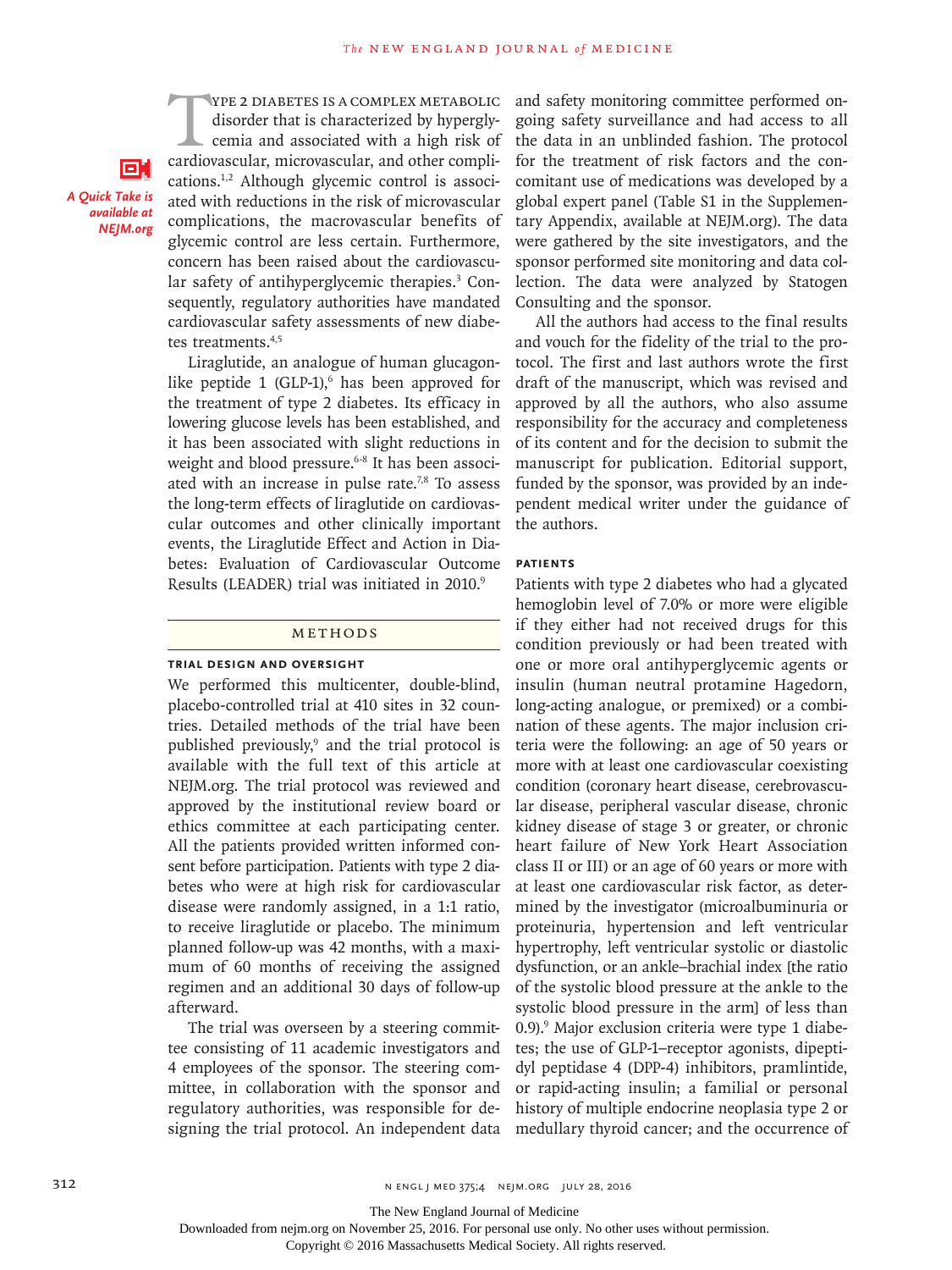an acute coronary or cerebrovascular event within 14 days before screening and randomization. The complete inclusion and exclusion criteria are listed in the Supplementary Appendix.

# **Procedures**

After a 2-week placebo run-in phase to establish whether patients were able to adhere to the injection regimen, patients were randomly assigned, in a 1:1 ratio, to receive either 1.8 mg (or the maximum tolerated dose) of liraglutide or matching placebo once daily as a subcutaneous injection in addition to standard care (Fig. S1 in the Supplementary Appendix). Randomization was stratified according to the estimated glomerular filtration rate (eGFR) at screening  $\left($  < 30 or  $\geq$  30 ml per minute per  $1.73 \text{ m}^2$  of body-surface area), as calculated with the use of the Modification of Diet in Renal Disease equation. For patients who did not meet the recommended target for glycemic control (glycated hemoglobin level ≤7% or individualized target at the investigator's discretion) after randomization, the addition of any antihyperglycemic agents except for GLP-1–receptor agonists, DPP-4 inhibitors, or pramlintide was permitted. Patients were scheduled for follow-up visits at months 1, 3, and 6 and every 6 months thereafter.

# **Outcomes**

The primary composite outcome in the time-toevent analysis was the first occurrence of death from cardiovascular causes, nonfatal (including silent) myocardial infarction, or nonfatal stroke. Prespecified exploratory outcomes included an expanded composite cardiovascular outcome (death from cardiovascular causes, nonfatal myocardial infarction, nonfatal stroke, coronary revascularization, or hospitalization for unstable angina pectoris or heart failure), death from any cause, a composite renal and retinal microvascular outcome (nephropathy [defined as the new onset of macroalbuminuria or a doubling of the serum creatinine level and an eGFR of ≤45 ml per minute per  $1.73 \text{ m}^2$ , the need for continuous renal-replacement therapy, or death from renal disease] and retinopathy [defined as the need for retinal photocoagulation or treatment with intravitreal agents, vitreous hemorrhage, or the onset of diabetes-related blindness]), neoplasms, and pancreatitis — all of which were adjudicated in a blinded fashion by an external, independent

event-adjudication committee. The definitions that were used for the clinical events and the members of the committee are listed in the Supplementary Appendix.

The glycated hemoglobin level was measured at randomization, at month 3, and then every 6 months thereafter. Other laboratory tests were performed at randomization, at months 6 and 12, and annually thereafter. Prespecified comparisons between groups were performed at 36 months, which was the last annual visit with laboratory testing that was prespecified for the entire trial population, given the minimum follow-up of 42 months.

#### **Statistical Analysis**

The statistical analysis plan is available with the protocol at NEJM.org. We based the required sample size for the trial on an assumed annual primary-event rate of 1.8% in each group. Uniform enrollment was projected over the period of 1.5 years. Assuming a withdrawal rate of less than 10%, a minimum exposure to the trial regimen of 42 months, a null hypothesis hazard ratio of 1.30 or more, 90% power, and a onesided alpha level of 0.025, we calculated that 8754 patients would need to undergo randomization if we were to observe at least 611 primary outcomes.

The primary and exploratory analyses for the outcomes in the time-to-event analyses were based on a Cox proportional-hazards model with treatment as a covariate. The primary hypothesis was that liraglutide would be noninferior to placebo with regard to the primary outcome, with a margin of 1.30 for the upper boundary of the 95% confidence interval of the hazard ratio. We used a hierarchical testing strategy for the liraglutide group versus the placebo group, first testing for noninferiority and subsequently for superiority. Noninferiority was established for the primary outcome if the upper limit of the two-sided 95% confidence interval of the hazard ratio was less than 1.30, and superiority was established if the upper limit was less than 1.00. In addition, prespecified sensitivity analyses were conducted (see the protocol). For exploratory outcomes, no adjustments of P values for multiplicity were performed. All the patients who underwent randomization were included in the primary and exploratory analyses, and data from the patients who completed or discontin-

The New England Journal of Medicine

Downloaded from nejm.org on November 25, 2016. For personal use only. No other uses without permission.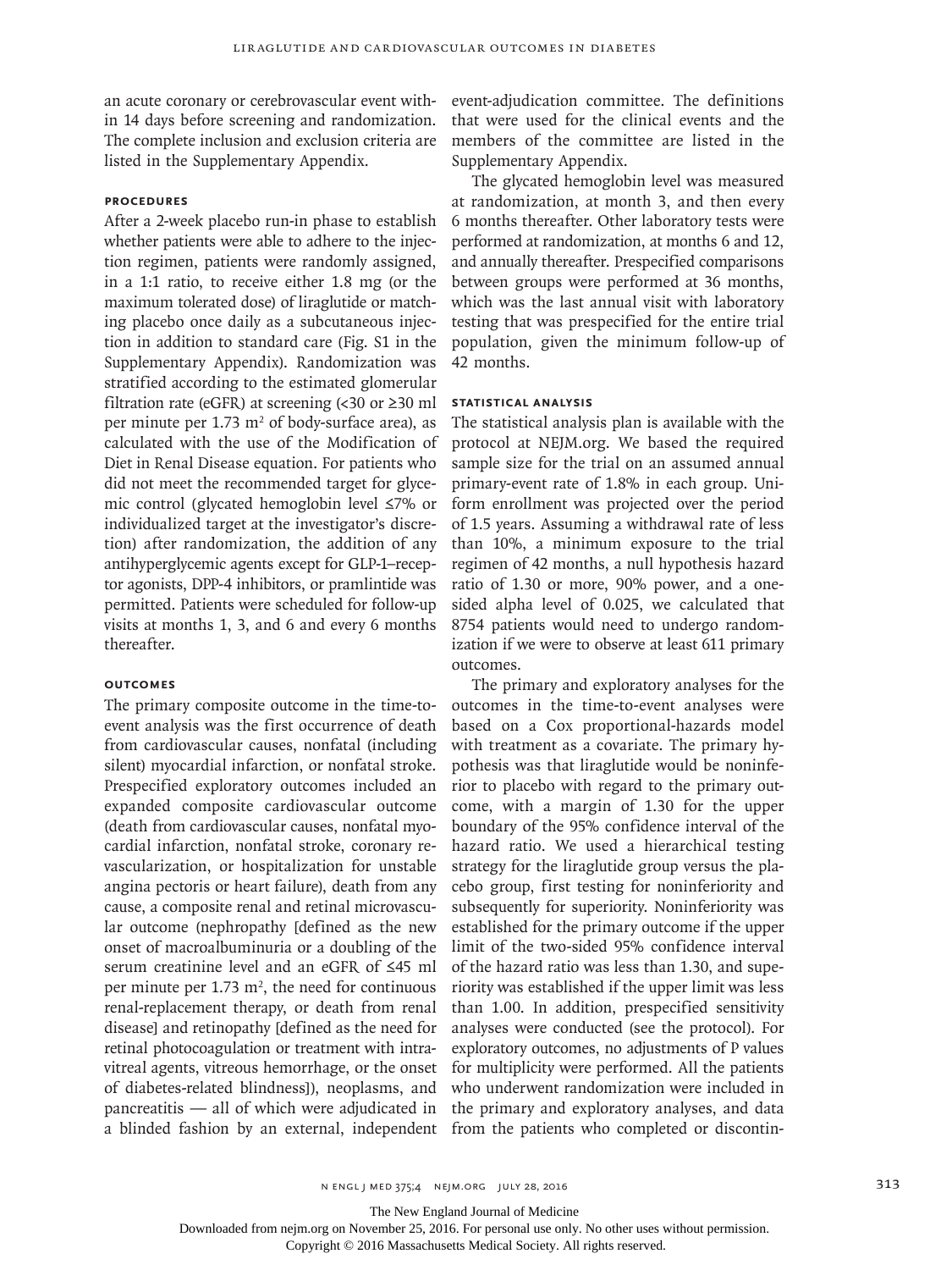ued the trial without having an outcome were censored from the day of their last visit; events occurring after that visit were not included. Twosided P values are presented throughout. We estimated the mean differences between the trial groups in the glycated hemoglobin level, weight, systolic and diastolic blood pressure, and pulse using a mixed model for repeated measurements, with adjustment for baseline covariates.

#### **RESULTS**

# **Overview of Trial Conduct**

A total of 9340 patients underwent randomization from September 2010 through April 2012; 4668 patients were randomly assigned to receive liraglutide and 4672 to receive placebo. The planned closeout of follow-up of the patients was from August 2014 through December 2015. The vital status was known in 99.7% of the patients. A total of 96.8% of the patients completed a final visit, died, or had a primary outcome. The median time of exposure to liraglutide or placebo was 3.5 years. The mean percentage of time that patients received the trial regimen was 84% for liraglutide and 83% for placebo. The median follow-up was 3.8 years in each group. The median daily dose of liraglutide was 1.78 mg (interquartile range, 1.54 to 1.79), including periods during which the patients did not receive liraglutide. The screening, randomization, and follow-up of the patients are shown in Figure S2 in the Supplementary Appendix.

The demographic and clinical characteristics of the patients were similar in the two groups (Table S2 in the Supplementary Appendix). Of the 9340 patients, the majority (7598 [81.3%]) had established cardiovascular disease (6764 patients [72.4%]), chronic kidney disease of stage 3 or higher (2307 [24.7%]), or both (1473 [15.8%]). At baseline, the mean duration of diabetes was 12.8 years, and the mean glycated hemoglobin level was 8.7%.

# **Cardiovascular Outcomes**

The primary composite outcome occurred in fewer patients in the liraglutide group (608 of 4668 patients [13.0%]) than in the placebo group (694 of 4672 [14.9%]) (hazard ratio, 0.87; 95% confidence interval [CI], 0.78 to 0.97; P<0.001 for noninferiority;  $P=0.01$  for superiority) (Table 1 and Fig. 1A). Death from cardiovascular causes

occurred in fewer patients in the liraglutide group (219 patients [4.7%]) than in the placebo group (278 [6.0%]) (hazard ratio, 0.78; 95% CI, 0.66 to 0.93; P=0.007) (Fig. 1B). The rate of death from any cause was also lower in the liraglutide group (381 patients [8.2%]) than in the placebo group (447 [9.6%]) (hazard ratio, 0.85; 95% CI, 0.74 to 0.97;  $P = 0.02$ ). The frequencies of nonfatal myocardial infarction and nonfatal stroke were lower in the liraglutide group than in the placebo group, although the differences were not significant (Fig. 1C and 1D and Table 1). The magnitude of the differences was similar in sensitivity analyses with alternative censoring, including the per-protocol analysis (Fig. S3 in the Supplementary Appendix). Findings for the remaining adjudicated cardiovascular outcomes and the expanded composite outcome are provided in Table 1, and Figure S4 in the Supplementary Appendix.

Subgroup analyses are shown in Figure 2. Significant interactions were observed for an eGFR of 60 ml or more per minute per 1.73  $m<sup>2</sup>$ versus an eGFR of less than 60 ml per minute per 1.73  $m^2$ , with a benefit favoring the lower eGFR, and for the presence versus absence of established cardiovascular disease at baseline, with benefit for those with cardiovascular disease at baseline. Additional subgroup analyses regarding the eGFR are provided in Table S3 in the Supplementary Appendix.

#### **Glycemic Control**

Changes in the glycated hemoglobin values over time are shown in Figure S5A in the Supplementary Appendix. The prespecified analysis at 36 months showed a mean difference between the liraglutide group and the placebo group of −0.40 percentage points (95% CI, −0.45 to −0.34). Changes in the use of diabetes medication during the trial are shown in Table S4 in the Supplementary Appendix.

# **Cardiovascular Risk Factors**

There were significant mean differences between the liraglutide group and the placebo group in the change from baseline to 36 months in the following variables: weight loss was 2.3 kg (95% CI, 2.5 to 2.0) higher in the liraglutide group, the systolic blood pressure was 1.2 mm Hg (95% CI, 1.9 to 0.5) lower in the liraglutide group, the diastolic blood pressure was 0.6 mm Hg (95%

The New England Journal of Medicine

Downloaded from nejm.org on November 25, 2016. For personal use only. No other uses without permission.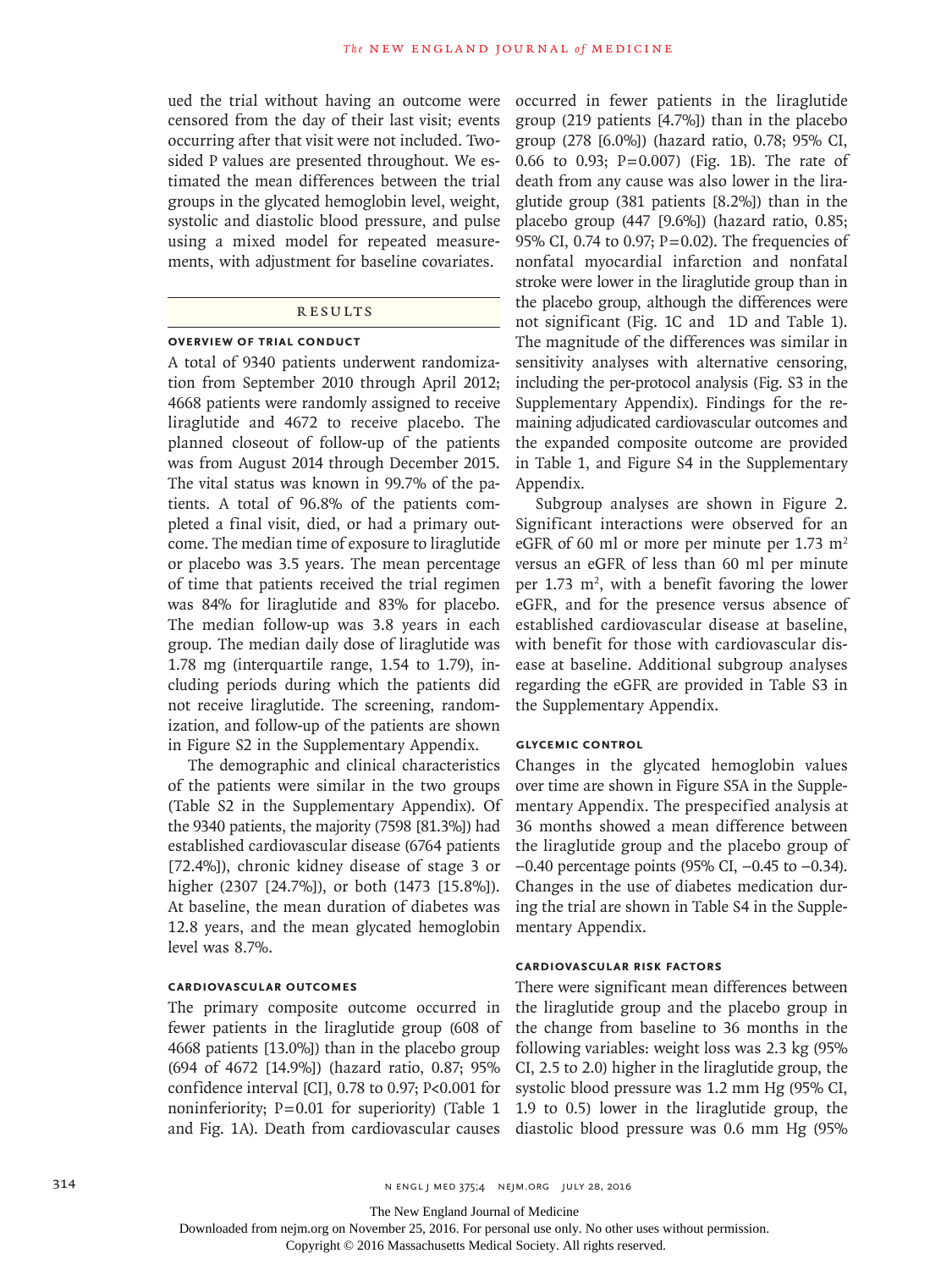| Table 1. Primary and Secondary Outcomes.*                                                                                                                                                                                                                                                                               |                           |                                              |                         |                                              |                            |         |
|-------------------------------------------------------------------------------------------------------------------------------------------------------------------------------------------------------------------------------------------------------------------------------------------------------------------------|---------------------------|----------------------------------------------|-------------------------|----------------------------------------------|----------------------------|---------|
| Outcome                                                                                                                                                                                                                                                                                                                 | Liraglutide<br>$N = 4668$ | Incidence<br>Rate                            | $(N = 4672)$<br>Placebo | Incidence<br>Rate                            | Hazard Ratio<br>$(95%$ CI) | P Value |
|                                                                                                                                                                                                                                                                                                                         | no. of patients (%)       | 100 patient-yı<br>no. of events <sub>/</sub> | no. of patients (%)     | 100 patient-yr<br>no. of events <sub>/</sub> |                            |         |
| Primary composite outcome <sup>+</sup>                                                                                                                                                                                                                                                                                  | 608 (13.0)                | 3.4                                          | 694 (14.9)              | 3.9                                          | $0.87(0.78-0.97)$          | 0.01    |
| Expanded composite outcome;                                                                                                                                                                                                                                                                                             | 948 (20.3)                | 5.3                                          | 1062 (22.7)             | 6.0                                          | $0.88(0.81 - 0.96)$        | 0.005   |
| Death from any cause                                                                                                                                                                                                                                                                                                    | 381 (8.2)                 | 2.1                                          | 447 (9.6)               | 2.5                                          | $0.85(0.74-0.97)$          | 0.02    |
| Death from cardiovascular causes                                                                                                                                                                                                                                                                                        | 219 (4.7)                 | 1.2                                          | 278 (6.0)               | 1.6                                          | $0.78(0.66 - 0.93)$        | 0.007   |
| Death from noncardiovascular causes                                                                                                                                                                                                                                                                                     | 162(3.5)                  | 0.9                                          | 169 (3.6)               | 1.0                                          | $0.95(0.77 - 1.18)$        | 0.66    |
| Myocardial infarction                                                                                                                                                                                                                                                                                                   | 292 (6.3)                 | $\frac{6}{1}$                                | 339 (7.3)               | $\frac{9}{1}$                                | $0.86(0.73 - 1.00)$        | 0.046   |
| Fatal                                                                                                                                                                                                                                                                                                                   | 17(0.4)                   | 0.1                                          | 28 (0.6)                | 0.2                                          | $0.60(0.33 - 1.10)$        | 0.10    |
| Nonfatal                                                                                                                                                                                                                                                                                                                | 281 (6.0)                 | 1.6                                          | 317(6.8)                | 1.8                                          | $0.88$ $(0.75 - 1.03)$     | 0.11    |
| Silent                                                                                                                                                                                                                                                                                                                  | 62 (1.3)                  | $0.\overline{3}$                             | 76 (1.6)                | 0.4                                          | $0.86(0.61 - 1.20)$        | 0.37    |
| Stroke                                                                                                                                                                                                                                                                                                                  | 173(3.7)                  | $\overline{1.0}$                             | 199 (4.3)               | $\Xi$                                        | $0.86$ $(0.71 - 1.06)$     | 0.16    |
| Fatal                                                                                                                                                                                                                                                                                                                   | 16 (0.3)                  | $\overline{0}$ :                             | 25(0.5)                 | $\overline{0}$ .                             | $0.64(0.34 - 1.19)$        | 0.16    |
| Nonfatal                                                                                                                                                                                                                                                                                                                | 159 (3.4)                 | 0.9                                          | 177(3.8)                | $\overline{a}$                               | $0.89(0.72 - 1.11)$        | 0.30    |
| Transient ischemic attack                                                                                                                                                                                                                                                                                               | 48 (1.0)                  | 0.3                                          | 60 (1.3)                | 0.3                                          | $0.79(0.54 - 1.16)$        | 0.23    |
| Coronary revascularization                                                                                                                                                                                                                                                                                              | 405 (8.7)                 | 2.3                                          | 441 (9.4)               | 2.5                                          | $0.91(0.80 - 1.04)$        | 0.18    |
| Hospitalization for unstable angina pectoris                                                                                                                                                                                                                                                                            | 122 (2.6)                 | 0.7                                          | 124(2.7)                | 0.7                                          | $0.98(0.76 - 1.26)$        | 0.87    |
| Hospitalization for heart failure                                                                                                                                                                                                                                                                                       | 218 (4.7)                 | 1.2                                          | 248 (5.3)               | 1.4                                          | $0.87(0.73 - 1.05)$        | 0.14    |
| Microvascular event                                                                                                                                                                                                                                                                                                     | 355 (7.6)                 | 2.0                                          | 416 (8.9)               | 2.3                                          | $0.84(0.73-0.97)$          | 0.02    |
| Retinopathy                                                                                                                                                                                                                                                                                                             | 106(2.3)                  | 0.6                                          | 92 (2.0)                | 0.5                                          | $1.15(0.87 - 1.52)$        | 0.33    |
| Nephropathy                                                                                                                                                                                                                                                                                                             | 268 (5.7)                 | 1.5                                          | 337 (7.2)               | 0.1                                          | $0.78(0.67 - 0.92)$        | 0.003   |
| †The primary composite outcome in the time-to-event analysis consisted of the first occurrence of death from cardiovascular causes (181 patients in the liraglutide group vs. 227 in the<br>* Hazard ratios and P values were estimated with the use of a Cox proportional-hazards model with treatment as a covariate. |                           |                                              |                         |                                              |                            |         |

placebo group), nonfatal (including silent) myocardial infarction (275 vs. 304), or nonfatal stroke (152 vs. 163). The P value is for superiority.

†‡§ $\ddagger$  The expanded composite outcome included death from cardiovascular causes, nonfatal myocardial infarction, nonfatal stroke, coronary revascularization, or hospitalization for unstable angina pectoris or heart failure.

This analysis was not prespecified.

n engl j med 375;4 nejm.org July 28, 2016

The New England Journal of Medicine

Downloaded from nejm.org on November 25, 2016. For personal use only. No other uses without permission.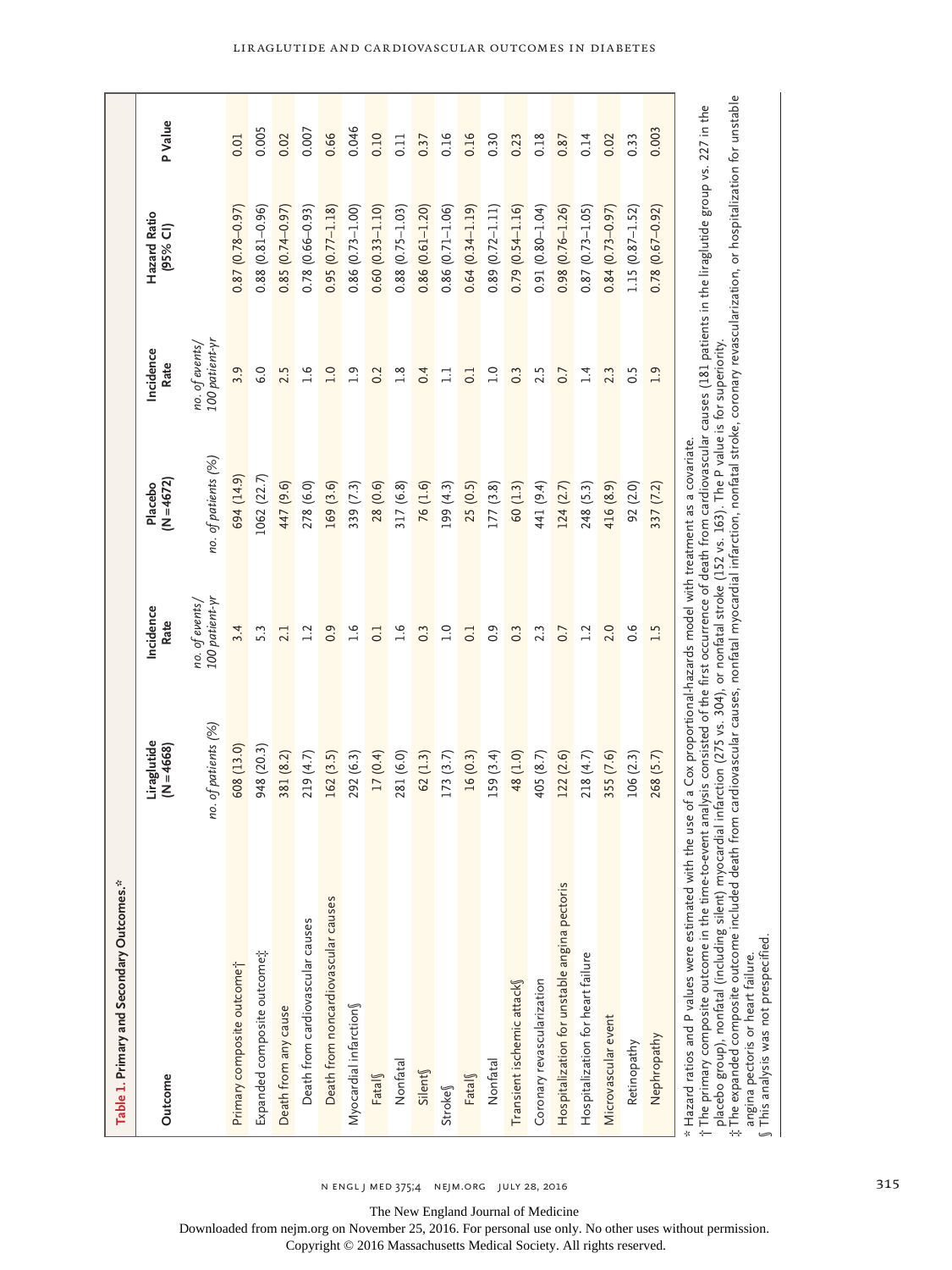

The New England Journal of Medicine

Downloaded from nejm.org on November 25, 2016. For personal use only. No other uses without permission.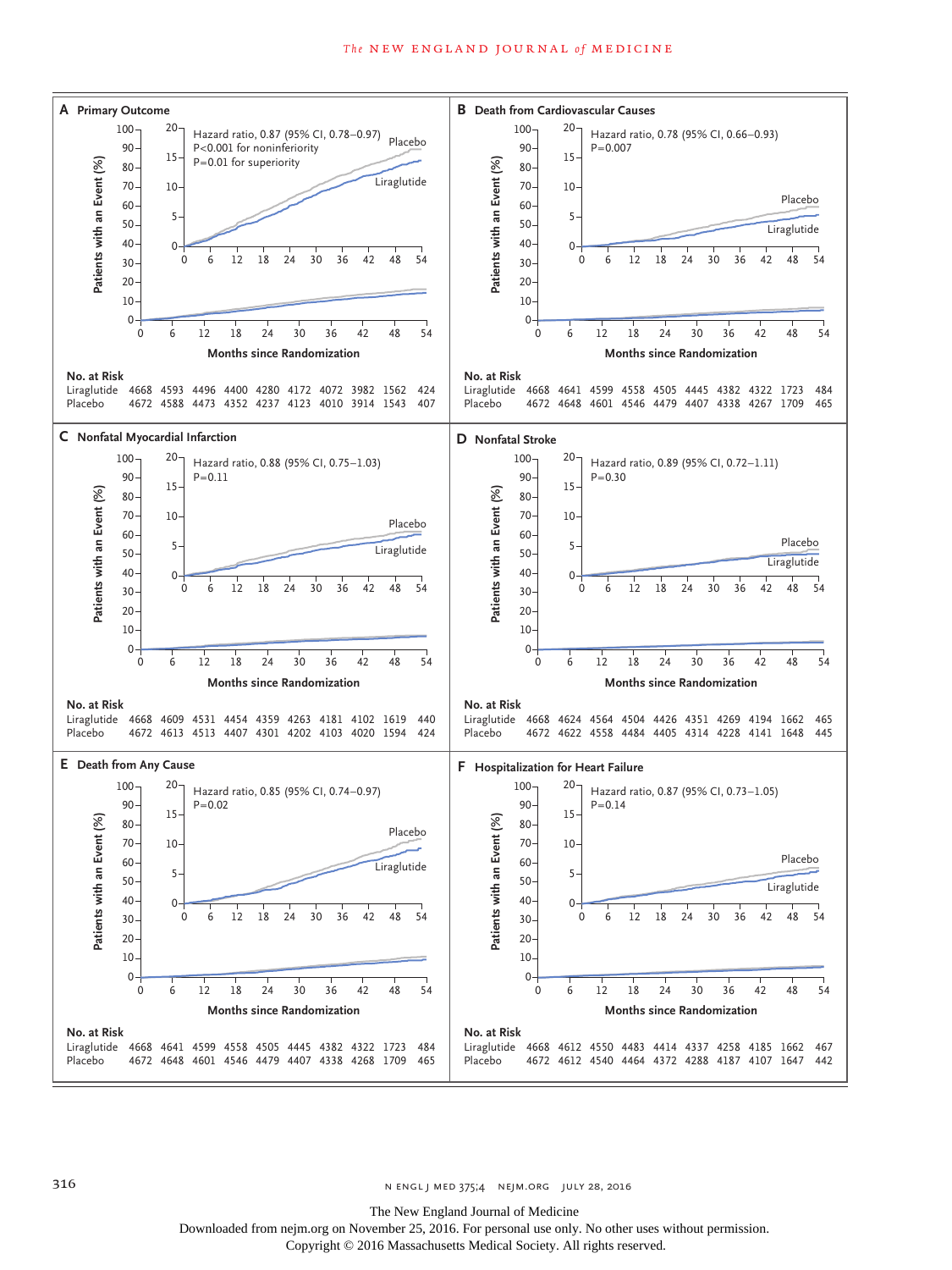**Figure 1 (facing page). Primary and Exploratory Outcomes.** The primary composite outcome in the time-to-event analysis was the first occurrence of death from cardiovascular causes, nonfatal myocardial infarction, or nonfatal stroke. The cumulative incidences were estimated with the use of the Kaplan–Meier method, and the hazard ratios with the use of the Cox proportional-hazard regression model. The data analyses are truncated at 54 months, because less than 10% of the patients had an observation time beyond 54 months. The insets show the same data on an enlarged y axis.

CI, 0.2 to 1.0) higher in the liraglutide group, and the heart rate was 3.0 beats per minute (95% CI, 2.5 to 3.4) higher in the liraglutide group (Fig. S5B, S5C, and S5D in the Supplementary Appendix). The use of cardiovascular medications at baseline and during the trial is shown in Table S4 in the Supplementary Appendix.

# **Microvascular Outcomes**

The incidence of a composite outcome of renal or retinal microvascular events was lower in the liraglutide group than in the placebo group (hazard ratio, 0.84; 95% CI, 0.73 to 0.97; P=0.02), a difference that was driven by a lower rate of nephropathy events in the liraglutide group (1.5 vs. 1.9 events per 100 patient-years of observation; hazard ratio, 0.78; 95% CI, 0.67 to 0.92; P=0.003) (Table 1). The incidence of retinopathy events was nonsignificantly higher in the liraglutide group than in the placebo group (0.6 vs. 0.5 events per 100 patient-years; hazard ratio, 1.15; 95% CI, 0.87 to 1.52; P=0.33).

# **Safety and Adverse Events**

Adverse events are listed in Table 2. The overall rates of benign or malignant neoplasms were higher in the liraglutide group than in the placebo group, but the difference was not significant (Fig. S6 in the Supplementary Appendix). There were 13 patients with pancreatic cancer in the liraglutide group and 5 in the placebo group. Additional data regarding pancreatic cancer are provided in Table S5 in the Supplementary Appendix. There were fewer patients with prostate cancer in the liraglutide group than in the placebo group (26 vs. 47) and also fewer patients with leukemia (5 vs. 14) (Fig. S6 in the Supplementary Appendix). Medullary thyroid carcinoma occurred in no patient in the liraglutide group and in 1 in the placebo group. Calcitonin levels over time were similar in the two groups (data not shown).

Acute pancreatitis occurred in 18 patients in the liraglutide group and in 23 in the placebo group. The mean levels of serum amylase and lipase were higher in the liraglutide group than in the placebo group (Fig. S7 in the Supplementary Appendix). Acute gallstone disease was more common with liraglutide than with placebo (in 145 vs. 90 patients), including severe events (in 40 vs. 31). During the trial, fewer patients in the liraglutide group were treated with hypoglycemic medications (insulin, sulfonylurea, and glinides) than in the placebo group (Table S4 in the Supplementary Appendix). Severe hypoglycemia occurred in 114 patients in the liraglutide group and in 153 in the placebo group (rate ratio, 0.69; 95% CI, 0.51 to 0.93). Similarly, the rate ratio for confirmed hypoglycemia (plasma glucose level, <56 mg per deciliter [3.1 mmol per liter]) was 0.80 (95% CI, 0.74 to 0.88). Additional details regarding severe hypoglycemia are provided in Table S6 in the Supplementary Appendix.

Adverse events leading to the permanent discontinuation of the trial regimen were more common with liraglutide than with placebo (Table 2). This result appears to have been driven by gastrointestinal disorders in the liraglutide group.

# Discussion

In the present trial, patients in the liraglutide group had a lower risk of the primary composite outcome — first occurrence of cardiovascular death, nonfatal myocardial infarction, or nonfatal stroke in the time-to-event analysis — and lower risks of death from cardiovascular causes, death from any cause, and microvascular events than did those in the placebo group. The number of patients who would need to be treated to prevent one event in 3 years was 66 in the analysis of the primary outcome and 98 in the analysis of death from any cause.<sup>10</sup> There has been concern about the risk of hospitalization for heart failure with various agents that have been used to treat diabetes mellitus, including DPP-4 inhibi-

The New England Journal of Medicine

Downloaded from nejm.org on November 25, 2016. For personal use only. No other uses without permission.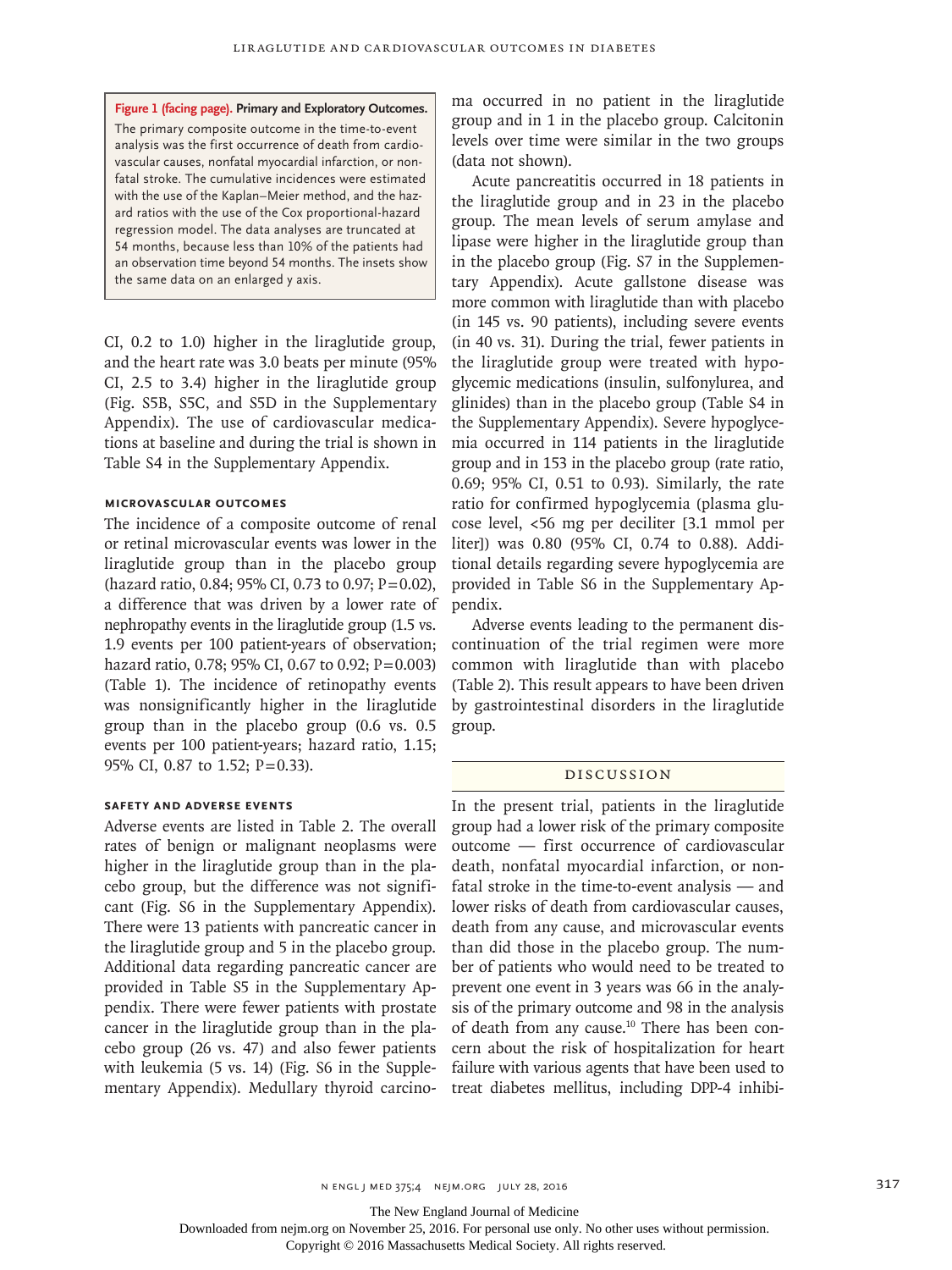# **The NEW ENGLAND JOURNAL of MEDICINE**

| Subgroup                                          | No. of<br><b>Patients</b> | Liraglutide     | Placebo                           | Hazard Ratio (95% CI)                       |                        | <b>P</b> Value for<br>Interaction |
|---------------------------------------------------|---------------------------|-----------------|-----------------------------------|---------------------------------------------|------------------------|-----------------------------------|
|                                                   |                           |                 | no. of events/no. of patients (%) |                                             |                        |                                   |
| Primary analysis                                  | 9340                      | 608/4668 (13.0) | 694/4672 (14.9)                   | $\rightarrow$                               | $0.87(0.78 - 0.97)$    |                                   |
| Sex                                               |                           |                 |                                   |                                             |                        | 0.84                              |
| Female                                            | 3337                      | 183/1657 (11.0) | 209/1680 (12.4)                   | →                                           | $0.88(0.72 - 1.08)$    |                                   |
| Male                                              | 6003                      | 425/3011 (14.1) | 485/2992 (16.2)                   | ⊢◆⊣                                         | $0.86$ (0.75-0.98)     |                                   |
| Age                                               |                           |                 |                                   |                                             |                        | 0.27                              |
| $<$ 60 yr                                         | 2321                      | 140/1197 (11.7) | 166/1124 (14.8)                   |                                             | $0.78$ (0.62-0.97)     |                                   |
| ≥60 yr                                            | 7019                      | 468/3471 (13.5) | 528/3548 (14.9)                   | ⊢⊷                                          | $0.90(0.79 - 1.02)$    |                                   |
| Geographic region                                 |                           |                 |                                   |                                             |                        | 0.20                              |
| Europe                                            | 3296                      | 207/1639 (12.6) | 252/1657 (15.2)                   | $\overline{\phantom{a}}$                    | $0.82$ (0.68-0.98)     |                                   |
| North America                                     | 2847                      | 212/1401 (15.1) | 216/1446 (14.9)                   |                                             | $1.01(0.84 - 1.22)$    |                                   |
| Asia                                              | 711                       | 24/360(6.7)     | 37/351 (10.5)                     |                                             | $0.62$ (0.37-1.04)     |                                   |
| Rest of the world                                 | 2486                      | 165/1268 (13.0) | 189/1218 (15.5)                   |                                             | $0.83$ (0.68-1.03)     |                                   |
| Race                                              |                           |                 |                                   |                                             |                        | 0.32                              |
| White                                             | 7238                      | 494/3616 (13.7) | 543/3622 (15.0)                   | ⊢◆⊣                                         | $0.90(0.80 - 1.02)$    |                                   |
| <b>Black</b>                                      | 777                       | 47/370 (12.7)   | 59/407 (14.5)                     |                                             | $0.87(0.59 - 1.27)$    |                                   |
| Asian                                             | 936                       | 40/471 (8.5)    | 56/465 (12.0)                     |                                             | $0.70(0.46 - 1.04)$    |                                   |
| Other                                             | 389                       | 27/211 (12.8)   | 36/178 (20.2)                     |                                             | $0.61(0.37-1.00)$      |                                   |
| Ethnic group                                      |                           |                 |                                   |                                             |                        | 0.30                              |
| Hispanic                                          | 1134                      | 68/580 (11.7)   | 86/554 (15.5)                     |                                             | $0.74(0.54 - 1.02)$    |                                   |
| Non-Hispanic                                      | 8206                      | 540/4088 (13.2) | 608/4118 (14.8)                   |                                             | $0.89(0.79 - 1.00)$    |                                   |
| Body-mass index                                   |                           |                 |                                   |                                             |                        | 0.15                              |
| ${\le}30$                                         | 3574                      | 241/1743 (13.8) | 261/1831 (14.3)                   | ⊢₩⊣                                         | $0.96(0.81 - 1.15)$    |                                   |
| >30                                               | 5757                      | 367/2920 (12.6) | 431/2837 (15.2)                   | ⊢◆⊣                                         | $0.82$ (0.71-0.94)     |                                   |
| Glycated hemoglobin                               |                           |                 |                                   |                                             |                        | 0.58                              |
| $\leq 8.3\%$                                      | 4768                      | 289/2340 (12.4) | 333/2428 (13.7)                   | ┶┻                                          | $0.89(0.76 - 1.05)$    |                                   |
| $>8.3\%$                                          | 4572                      | 319/2328 (13.7) | 361/2244 (16.1)                   | ┕═                                          | $0.84(0.72 - 0.98)$    |                                   |
| Duration of diabetes                              |                           |                 |                                   |                                             |                        | 0.42                              |
| ≤ll yr                                            | 4429                      | 265/2216 (12.0) | 316/2213 (14.3)                   | ⊢◆⊣∶                                        | $0.82$ (0.70-0.97)     |                                   |
| $>11$ yr                                          | 4892                      | 340/2441 (13.9) | 376/2451 (15.3)                   | $\mapsto$                                   | $0.90(0.78 - 1.04)$    |                                   |
| Risk of CVD                                       |                           |                 |                                   |                                             |                        | 0.04                              |
| $\geq$ 50 yr of age and established CVD           | 7598                      | 536/3831 (14.0) | 629/3767 (16.7)                   | $\mapsto$                                   | $0.83$ (0.74-0.93)     |                                   |
| $\geq$ 60 yr of age and risk factors for CVD 1742 |                           | 72/837 (8.6)    | 65/905 (7.2)                      |                                             | $1.20(0.86 - 1.67)$    |                                   |
| Chronic heart failure                             |                           |                 |                                   |                                             |                        | 0.53                              |
| Yes                                               | 1305                      | 112/653 (17.2)  | 119/652 (18.3)                    | ⊢—◆⊦<br>⊣                                   | $0.94(0.72 - 1.21)$    |                                   |
| No                                                | 8035                      | 496/4015 (12.4) | 575/4020 (14.3)                   | ⊷                                           | $0.85(0.76 - 0.96)$    |                                   |
| Antidiabetic therapy                              |                           |                 |                                   |                                             |                        | 0.73                              |
| 1 Oral antidiabetic agent                         | 1818                      | 99/922 (10.7)   | 125/896 (14.0)                    |                                             | $0.75(0.58 - 0.98)$    |                                   |
| >1 Oral antidiabetic agent                        | 2997                      | 191/1515 (12.6) | 196/1482 (13.2)                   |                                             | $0.95(0.78 - 1.16)$    |                                   |
| Insulin with oral antidiabetic agent              | 3422                      | 223/1674 (13.3) | 259/1748 (14.8)                   |                                             | $0.89(0.74 - 1.06)$    |                                   |
| Insulin without oral antidiabetic agent 737       |                           | 71/361 (19.7)   | 86/376 (22.9)                     |                                             | $0.86(0.63 - 1.17)$    |                                   |
| None                                              | 366                       | 24/196 (12.2)   | 28/170 (16.5)                     |                                             | $0.73$ $(0.42 - 1.25)$ |                                   |
| Renal function                                    |                           |                 |                                   |                                             |                        |                                   |
| Severe or moderate disease                        |                           |                 |                                   |                                             |                        | 0.01                              |
| <60 ml/min/1.73 m <sup>2</sup>                    | 2158                      | 172/1116 (15.4) | 223/1042 (21.4)                   |                                             | $0.69$ (0.57-0.85)     |                                   |
| ≥60 ml/min/1.73 m <sup>2</sup>                    | 7182                      | 436/3552 (12.3) | 471/3630 (13.0)                   | ⊢◆⊣                                         | $0.94(0.83 - 1.07)$    |                                   |
| Severe disease                                    |                           |                 |                                   |                                             |                        | 0.93                              |
| <30 ml/min/1.73 m <sup>2</sup>                    | 224                       | 25/117 (21.4)   | 26/107 (24.3)                     |                                             | $0.89(0.51 - 1.54)$    |                                   |
| ≥30 ml/min/1.73 m <sup>2</sup>                    | 9116                      | 583/4551 (12.8) | 668/4565 (14.6)                   | $\mapsto$                                   | $0.87(0.77 - 0.97)$    |                                   |
|                                                   |                           |                 | 0.2                               | 1.0                                         | 2.0                    |                                   |
|                                                   |                           |                 |                                   | Liraglutide Better<br><b>Placebo Better</b> |                        |                                   |

The New England Journal of Medicine

Downloaded from nejm.org on November 25, 2016. For personal use only. No other uses without permission.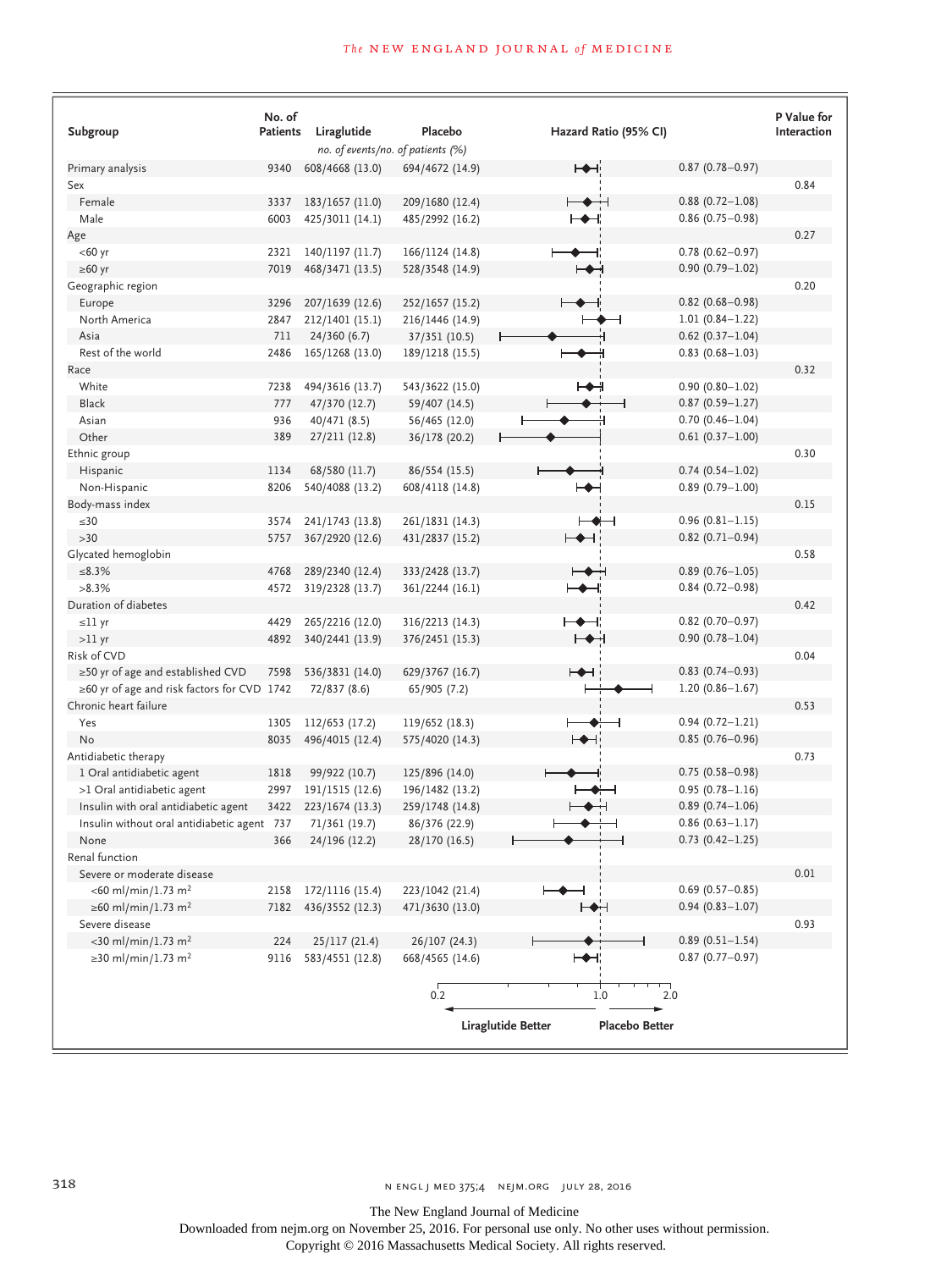#### **Figure 2 (facing page). Primary Composite Outcomes in Various Demographic and Clinical Subgroups.**

Prespecified Cox proportional-hazard regression analyses were performed for subgroups of patients with respect to the primary outcome (first occurrence of death from cardiovascular causes, nonfatal myocardial infarction, or nonfatal stroke). P values signify tests of homogeneity for between-group differences with no adjustment for multiple testing. The percentages of patients with a first primary outcome between the randomization date and the date of last follow-up are shown. Race and ethnic group were self-reported. There were missing data for the body-mass index (the weight in kilograms divided by the square of the height in meters) in 5 patients in the liraglutide group and 4 in the placebo group and for the duration of diabetes in 11 patients in the liraglutide group and 8 in the placebo group. Renal function was assessed by means of the estimated glomerular filtration rate, as calculated by the Modification of Diet in Renal Disease equation. CVD denotes cardiovascular disease.

tors.11 In the present trial, there were fewer hospitalizations for heart failure among patients in the liraglutide group than among those in the placebo group, although the difference was not significant.

Sensitivity analyses suggested that our findings were robust to baseline adjustment and alternative censoring. Cardiovascular benefits were observed in the context of generally acceptable levels of cardiovascular risk-factor management at baseline and during the trial. There were fewer add-on therapies for diabetes medications, lipid-lowering medications, and diuretics in patients in the liraglutide group than in those in the placebo group. Subgroup analyses suggest a greater benefit of liraglutide with respect to the primary outcome in patients with an eGFR of less than 60 ml per minute per  $1.73 \text{ m}^2$  and possibly in patients with a history of cardiovascular disease. A sensitivity analysis of data for patients with an eGFR of less than 60 ml per minute per  $1.73 \text{ m}^2$  did not support a clinically meaningful interaction (Table S3 in the Supplementary Appendix).

The pattern of cardiovascular benefits that were associated with liraglutide in our trial appears to differ from that with the sodium–glucose cotransporter 2 inhibitor empagliflozin in the previously reported EMPA-REG OUTCOME trial.12 The time to benefit emerged earlier in that trial than in the present trial, and the heterogeneity of the direction and magnitude of the effects on the components of the primary composite outcome in that trial contrasts with the consistency of the effect in the present trial. Although these differences may reflect patient populations or chance, the observed benefits in that trial may be more closely linked to hemodynamic changes, whereas in the present trial, the observed benefits are perhaps related to the modified progression of atherosclerotic vascular disease.13

It should be noted that in the Evaluation of Lixisenatide in Acute Coronary Syndrome (ELIXA) trial, $14$  the GLP-1–receptor agonist lixisenatide, which is shorter-acting than and structurally dissimilar to liraglutide, did not show any cardiovascular benefit in patients with diabetes and a recent acute coronary syndrome. There are a number of other trials regarding cardiovascular outcomes in high-risk cohorts of patients with type 2 diabetes in which similar magnitude effects on glycemic control have been shown but without significant benefits with respect to rates of cardiovascular events or death.15-20 These include trials with insulin, $16$  thiazolidinediones, $15,18$ and DPP-4 inhibitors.17,19,20 Our trial had greater statistical power and included patients with a higher baseline glycated hemoglobin level than did most previous studies. However, no obvious single explanation in terms of either the study designs or the included populations is apparent to explain the divergent findings across this body of medical literature.

The prespecified primary microvascular outcome in our trial was a composite of nephropathy and retinopathy outcomes. The benefit with liraglutide was driven by lower rates of renal outcomes, such as new-onset persistent macroalbuminuria in particular. There was a higher rate of retinopathy events with liraglutide than with placebo, although the difference was not significant. With moderate differences in glycemic control between the trial groups over a median 3.8 years of follow-up, the achievement of

The New England Journal of Medicine

Downloaded from nejm.org on November 25, 2016. For personal use only. No other uses without permission.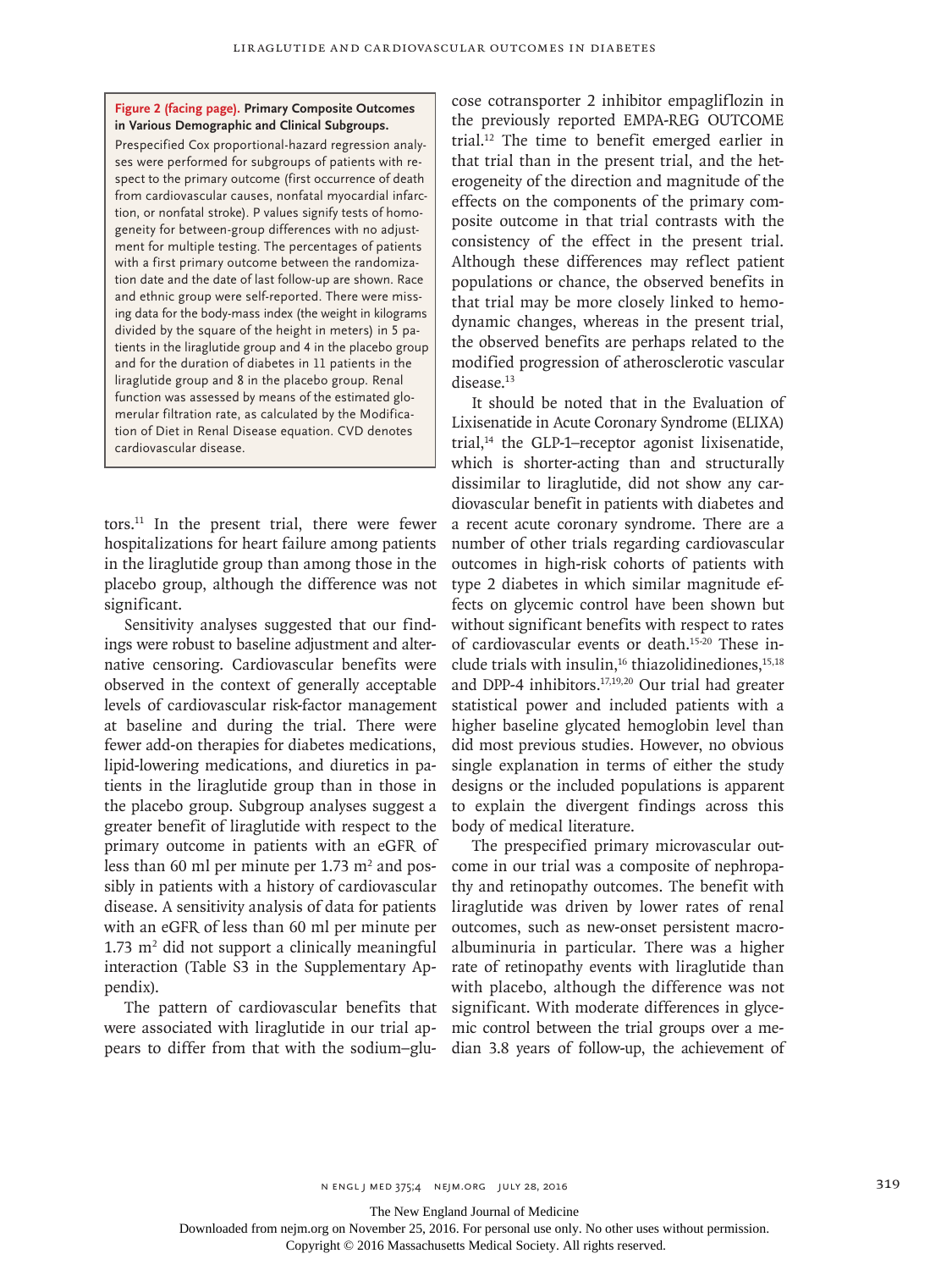| Table 2. Selected Adverse Events Reported during the Trial.*           |                             |                         |         |
|------------------------------------------------------------------------|-----------------------------|-------------------------|---------|
| Event                                                                  | Liraglutide<br>$(N = 4668)$ | Placebo<br>$(N = 4672)$ | P Value |
|                                                                        | no. of patients (%)         |                         |         |
| Adverse event                                                          |                             |                         |         |
| Any adverse event                                                      | 2909 (62.3)                 | 2839 (60.8)             | 0.12    |
| Serious adverse event                                                  | 2320 (49.7)                 | 2354 (50.4)             | 0.51    |
| Confirmed hypoglycemia <sup>+</sup>                                    | 2039 (43.7)                 | 2130 (45.6)             | 0.06    |
| Severe adverse event                                                   | 1502 (32.2)                 | 1533 (32.8)             | 0.51    |
| Severe hypoglycemia <sup>+</sup>                                       | 114(2.4)                    | 153(3.3)                | 0.02    |
| Acute gallstone disease                                                | 145(3.1)                    | 90(1.9)                 | < 0.001 |
| Cholelithiasis                                                         | 68 (1.5)                    | 50(1.1)                 | 0.09    |
| Acute cholecystitis                                                    | 36(0.8)                     | 21(0.4)                 | 0.046   |
| Hypothyroidism                                                         | 44 (0.9)                    | 33(0.7)                 | 0.21    |
| Hyperthyroidism                                                        | 13(0.3)                     | 8(0.2)                  | 0.27    |
| Diabetic foot ulcer                                                    | 181 (3.9)                   | 198 (4.2)               | 0.38    |
| Allergic reaction                                                      | 59(1.3)                     | 44 (0.9)                | 0.14    |
| Injection-site reaction                                                | 32(0.7)                     | 12(0.3)                 | 0.002   |
| Adverse event leading to permanent discontinuation<br>of trial regimen |                             |                         |         |
| Any adverse event                                                      | 444 (9.5)                   | 339 (7.3)               | < 0.001 |
| Serious adverse event                                                  | 192(4.1)                    | 245(5.2)                | 0.01    |
| Severe adverse event                                                   | 164(3.5)                    | 188 (4.0)               | 0.20    |
| Nausea                                                                 | 77(1.6)                     | 18(0.4)                 | < 0.001 |
| Vomiting                                                               | 31(0.7)                     | $2 (-0.1)$              | < 0.001 |
| Diarrhea                                                               | 27(0.6)                     | 5(0.1)                  | < 0.001 |
| Increased lipase level;                                                | 15(0.3)                     | 11(0.2)                 | 0.43    |
| Abdominal pain                                                         | 11(0.2)                     | 3(0.1)                  | 0.03    |
| Decreased appetite                                                     | 11(0.2)                     | $2 (-0.1)$              | 0.01    |
| Abdominal discomfort                                                   | 10(0.2)                     | $\mathbf 0$             | 0.002   |
| Pancreatitis or neoplasm                                               |                             |                         |         |
| Acute pancreatitis                                                     | 18(0.4)                     | 23(0.5)                 | 0.44    |
| Chronic pancreatitis                                                   | 0                           | $2 (-0.1)$              | 0.16    |
| Any benign neoplasm                                                    | 168(3.6)                    | 145(3.1)                | 0.18    |
| Any malignant neoplasm                                                 | 296(6.3)                    | 279 (6.0)               | 0.46    |
| Pancreatic carcinoma                                                   | 13(0.3)                     | 5(0.1)                  | 0.06    |
| Medullary thyroid carcinoma                                            | $\mathbf 0$                 | $1 (-0.1)$              | 0.32    |

\* Serious adverse events and nonserious medical events of special interest were identified by search in the *Medical Dictionary for Regulatory Activities*, version 18.0. Permanent discontinuation of the treatment regimen was indicated by the investigator in the adverse-event form. P values were calculated by means of Pearson's chi-square test.

† Confirmed hypoglycemia was defined a plasma glucose level of less than 56 mg per deciliter (3.1 mmol per liter). Severe hypoglycemia was defined as hypoglycemia for which the patient required assistance from a third party.

‡ Increased lipase levels were those that were reported by the investigator as adverse events.

§ Events of pancreatitis and neoplasms were adjudicated by the event-adjudication committee. This committee interpreted neoplastic growth as clonal disorders that grow in an autonomous manner. The abnormality of clonal disorder may not always have been identified nor could autonomous growth always be determined, but both were considered to be fundamental aspects of neoplastic growth.

The New England Journal of Medicine

Downloaded from nejm.org on November 25, 2016. For personal use only. No other uses without permission.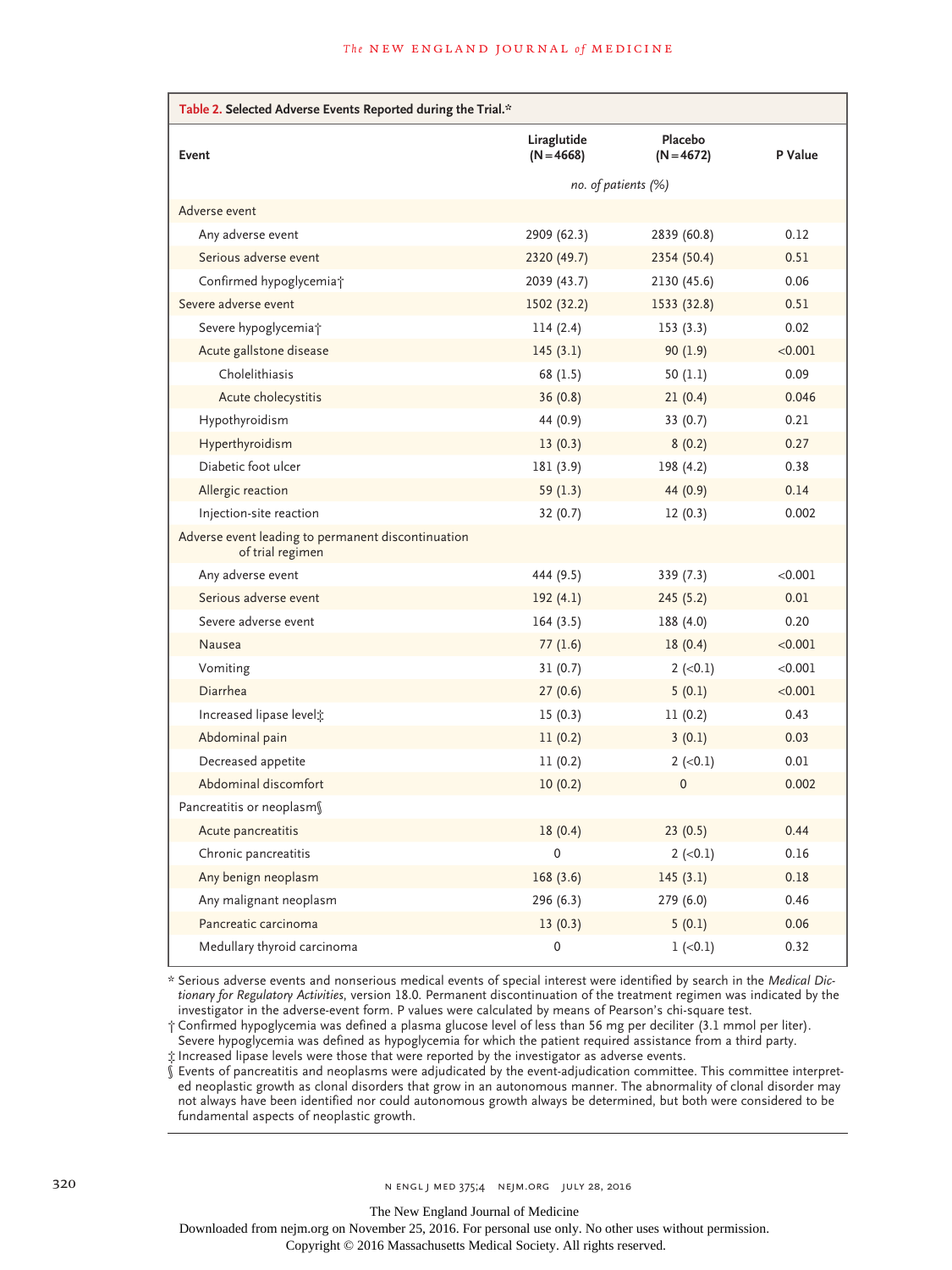renal microvascular benefits is surprising. It is uncertain whether this finding relates to the direct effects of liraglutide on kidney function.<sup>21,22</sup>

More patients in the liraglutide group than in the placebo group permanently discontinued the trial regimen owing to adverse events (difference, 2.2 percentage points). There has been considerable interest in a potential association between the use of GLP-1–receptor agonists and pancreatitis and pancreatic cancer, although there is no consistent preclinical, pharmacovigilance, or epidemiologic evidence to date.<sup>23-25</sup> Higher levels of lipase and amylase were observed in the liraglutide group, a finding that is similar to results in other studies.24 Blinded medications were to be stopped only in relation to confirmed pancreatitis as evaluated by the investigator. There were 1.5 episodes of pancreatitis per 1000 patient-years of observation in both regimens combined, and there were numerically fewer acute or chronic pancreatitis events with liraglutide than with placebo. There were more episodes of gallstone disease with liraglutide, a finding that has been reported previously.26

An excess in adjudicated cancers of pancreatic origin was observed in the liraglutide group, although the finding was not significant; there were small overall numbers and no betweengroup difference in the number of overall cancers. Among rodents receiving liraglutide, higher rates of thyroid C-cell tumors and hyperplasia have been observed than were observed among control animals.27 In the present trial, no episodes of C-cell hyperplasia or medullary thyroid carcinoma were observed in patients in the liraglutide group. Randomized trials of this type, despite their size, are not powered to determine the effect of drugs on cancer risk and can therefore neither confirm nor exclude such a possibility.

Many patients in each group were treated with sulfonylureas or insulin at baseline, but fewer patients in the liraglutide group than in the placebo group added insulin during the trial. There was a 31% lower rate of severe hypoglycemia and a 20% lower rate of the combination of severe and confirmed hypoglycemia (plasma glucose level, <56 mg per deciliter) in the liraglutide group than in the placebo group.

A limitation of our trial is that patients were followed for only 3.5 to 5.0 years, so the safety and efficacy data are restricted to that time period. Also, because our trial recruited a population of patients who were at high risk for cardiovascular events and who had a baseline glycated hemoglobin level of 7% or more, the observed benefits and risks may not apply to patients at lower risk. Furthermore, no adjustments were made for multiplicity of exploratory outcomes.

In conclusion, among patients with type 2 diabetes who were at high risk for cardiovascular events while they were taking standard therapy, those in the liraglutide group had lower rates of cardiovascular events and death from any cause than did those in the placebo group.

Supported by Novo Nordisk and by grants from the National Institutes of Health.

Dr. Marso reports receiving consulting fees from Novo Nordisk and AstraZeneca, honoraria for physician education from Abbott, and grant support to his institution from Novo Nordisk; Drs. Brown-Frandsen, Kristensen, Ravn, and Stockner, being employees of and holding stock in Novo Nordisk and holding pending patents (EP 16158737.3, EP 16158735.7, EP 16158738.1, and EP 16158739.9) related to liraglutide methods; Dr. Mann, receiving fees for serving on committees from AstraZeneca, Braun, ACI Clinical, Fresenius, Celgene, AbbVie, Novo Nordisk, Roche, Sandoz, Lanthio Pharma, Sanifit, Relypsa, and ZS Pharma, lecture fees from AstraZeneca, Amgen, Braun, Fresenius, Celgene, Gambro, AbbVie, Medice, Novo Nordisk, Roche, Sandoz, Relypsa, and ZS Pharma, and grant support from Celgene, AbbVie, Novo Nordisk, Roche, and Sandoz; Dr. Nauck, receiving fees for serving on advisory boards from Berlin-Chemie, Boehringer Ingelheim, Eli Lilly, GlaxoSmithKline, Merck Sharp & Dohme, Novo Nordisk, Sanofi-Aventis, Versartis, Intarcia Therapeutics, AstraZeneca, Roche, Novartis, and Janssen, lecture fees from Berlin-Chemie, Boehringer Ingelheim, Eli Lilly, Glaxo-SmithKline, Merck Sharp & Dohme, Novo Nordisk, Sanofi-Aventis, AstraZeneca, Novartis, Janssen, and Medscape, travel support from Berlin-Chemie, Boehringer Ingelheim, Eli Lilly, GlaxoSmithKline, Merck Sharp & Dohme, Novo Nordisk, Sanofi-Aventis, Versartis, Intarcia Therapeutics, AstraZeneca, Roche, Novartis, Janssen, and Medscape, and grant support from Eli Lilly, GlaxoSmithKline, Merck Sharp & Dohme, Novo Nordisk, AstraZeneca, and Novartis; Dr. Nissen, receiving reimbursement from Boehringer Ingelheim and grant support from Pfizer, Amgen, Esperion Therapeutics, Cerenis Therapeutics, the Medicines Company, AstraZeneca, Takeda Pharmaceuticals, Orexigen Therapeutics, and Eli Lilly; Dr. Poulter, receiving fees for serving on steering committees from AstraZeneca and Novo Nordisk, and lecture fees from Novo Nordisk and Takeda Pharmaceuticals; Dr. Steinberg, receiving fees for consulting from and owning stock in Novo Nordisk; Dr. Zinman, receiving consulting fees from Merck, Novo Nordisk, Sanofi-Aventis, Eli Lilly, AstraZeneca, Janssen, and Boehringer Ingelheim and grant support to his institution from Merck, Novo Nordisk, and Boehringer Ingelheim; Dr. Bergenstal, receiving contracted consulting fees paid to his institution and travel support from Abbott, Boehringer Ingelheim, Bristol-Myers Squibb–AstraZeneca, Calibra Medical, Eli Lilly, Hygieia, Johnson & Johnson, Medtronic, Novo Nordisk, Roche, Sanofi, and Takeda Pharmaceuticals, and grant support from Abbott, Becton Dickinson, Boehringer Ingelheim, Bristol-Myers Squibb–AstraZeneca, Calibra, Eli Lilly, Hygieia, Johnson & Johnson, Medtronic, Merck, Novo Nordisk, Roche, Sanofi, Takeda Pharmaceuticals, and ResMed, and holding stock in Merck; and Dr. Buse, receiving contracted consulting fees paid to his institution and travel support from Novo

The New England Journal of Medicine

Downloaded from nejm.org on November 25, 2016. For personal use only. No other uses without permission.